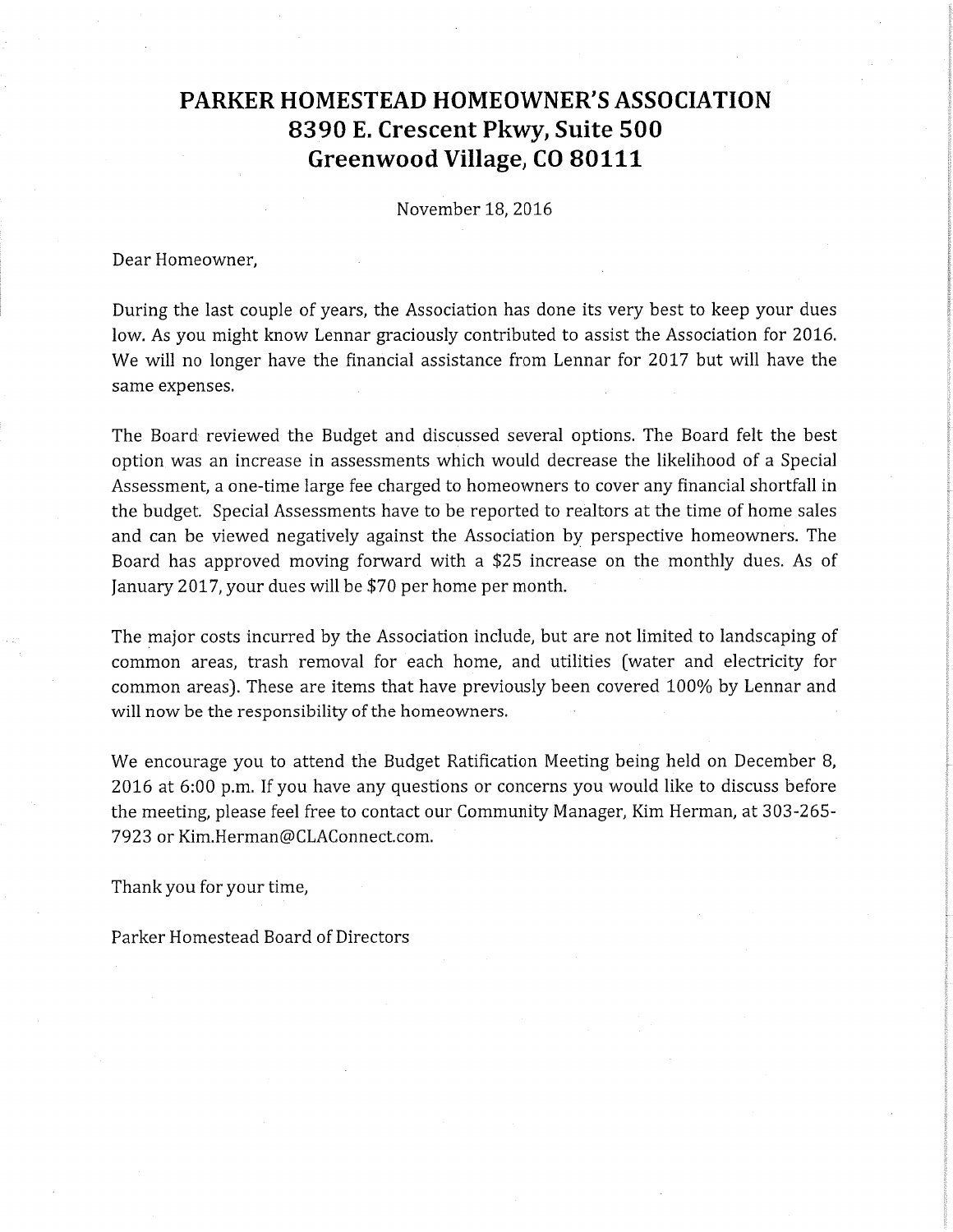## NOTICE OF **BUDGET RATIFICAITON MEETING**

## **PARKER HOMESTEAD HOMEOWNERS ASSOCIATION, INC. DOUGLAS COUNTY, COLORADO**

NOTICE IS HEREBY GIVEN that the Board of Directors of the Parker Homestead Homeowners Association, Inc. of the County of Douglas, State of Colorado, will hold its Budget Ratification Meeting on **Thursday, December 8, 2016 at 6:00 p.m. at South Metro Fire Rescue Station 45, 16801 Northgate Dr., Parker, Colorado 80134** for the purpose of ratifying the Board approved 2017 Budget as required by the Association's Legal Documents and Colorado State Statute.

The 2017 Budget has set monthly assessments at \$70.00 per month. Unless sixty-seven percent (67%) or 41 owners are present at the meeting AND veto the budget, the budget will automatically be ratified per the Association's Legal Documents and Colorado State Statute.

A Board Meeting will immediately follow the Budget Ratification Meeting.

## **BY ORDER OF THE BOARD OF DIRECTORS OF THE PARKER HOMESTEAD HOMEOWNERS ASSOCIATION, INC.**

### **Agenda Items:**

I. Call to Order

- II. Introduction/Roll Call
- III. Budget Review and Ratification
- IV. Adjournment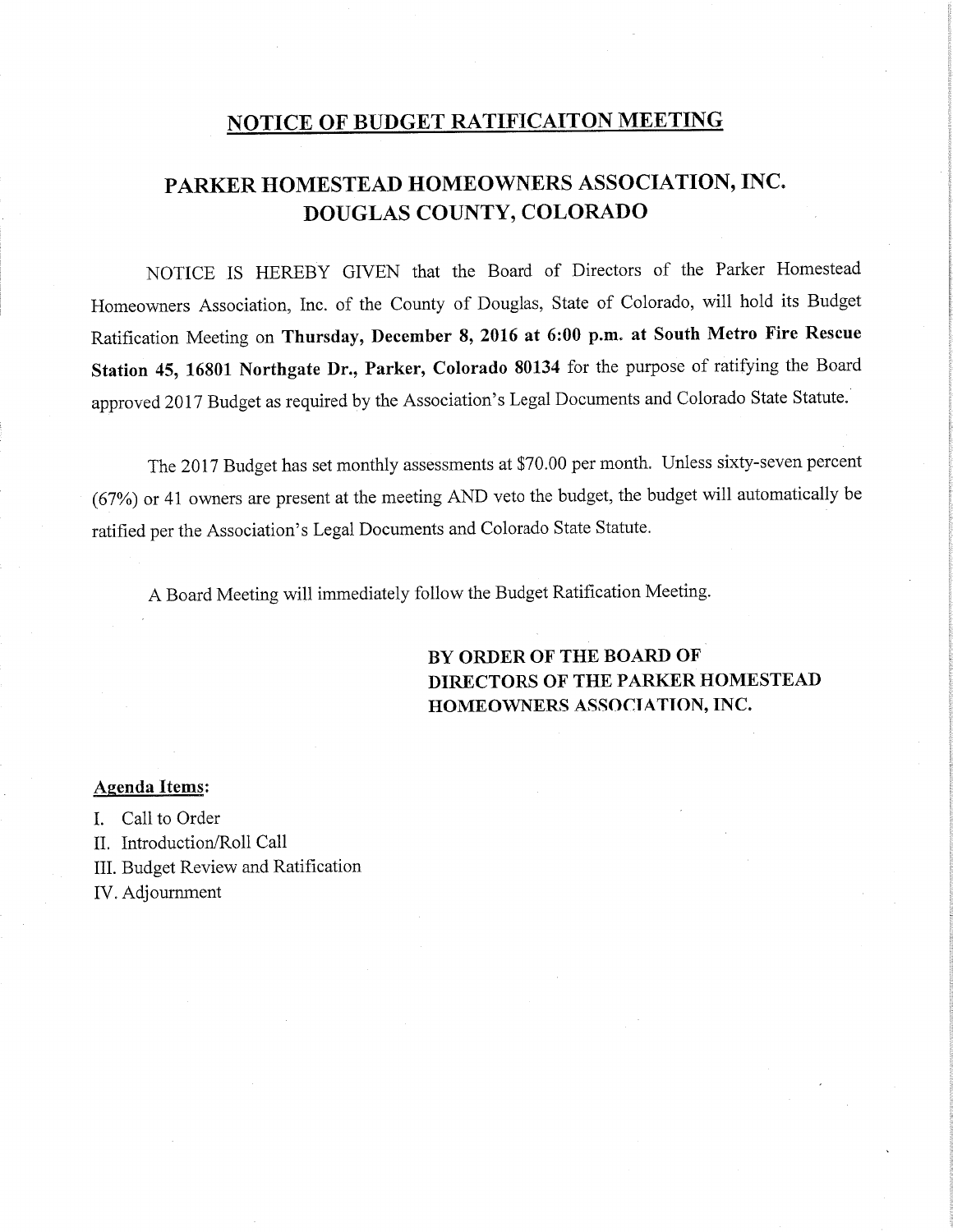

CliftonLarsonAllen LLP CLAconnect.com

# **CUftonLarsonAllen**

#### **Accountant's Compilation Report**

Board of Directors Parker Homestead Homeowners Association Douglas County, Colorado

Management is responsible for the accompanying historical financial statement of revenues, expenses and changes in fund balances, for the year ended December 31, 2015, of the operating fund and replacement fund for Parker Homestead Homeowners Association, in accordance with accounting principles generally accepted in the United States of America. We have performed a compilation engagement in accordance with Statements on Standards for Accounting and Review Services promulgated by the Accounting and Review Services Committee of the AICPA. We did not audit or review the historical financial statements, nor were we required to perform any procedures to verify the accuracy or completeness of the information provided by management. Accordingly, we do not express an opinion or a conclusion, nor provide any form of assurance on these historical financial statements.

We have also compiled the accompanying forecasted statements of revenues, expenses and changes in fund balance for the years ended December 31, 2016 and 2017 of the operating fund and replacement fund for the years then ending, in accordance with attestation standards established by the American Institute of Certified Public Accountants.

A compilation of forecasted statements is limited to presenting, in the form of a forecast, information that is the representation of management and does not include evaluation of the support for the assumptions underlying the forecast. We have not examined the forecast and, accordingly, do not express an opinion or any other form of assurance on the accompanying forecasted statements or assumptions. Furthermore, there will usually be differences between the forecasted and actual results, because events and circumstances frequently do not occur as expected, and those differences may be material. We have no responsibility to update this report for events and circumstances occurring after the date of this report.

We are not independent with respect to Parker Homestead Homeowners Association.

Clifton Larson allen LA

Greenwood Village, Colorado November 9, 2016



An independent member of Nexia International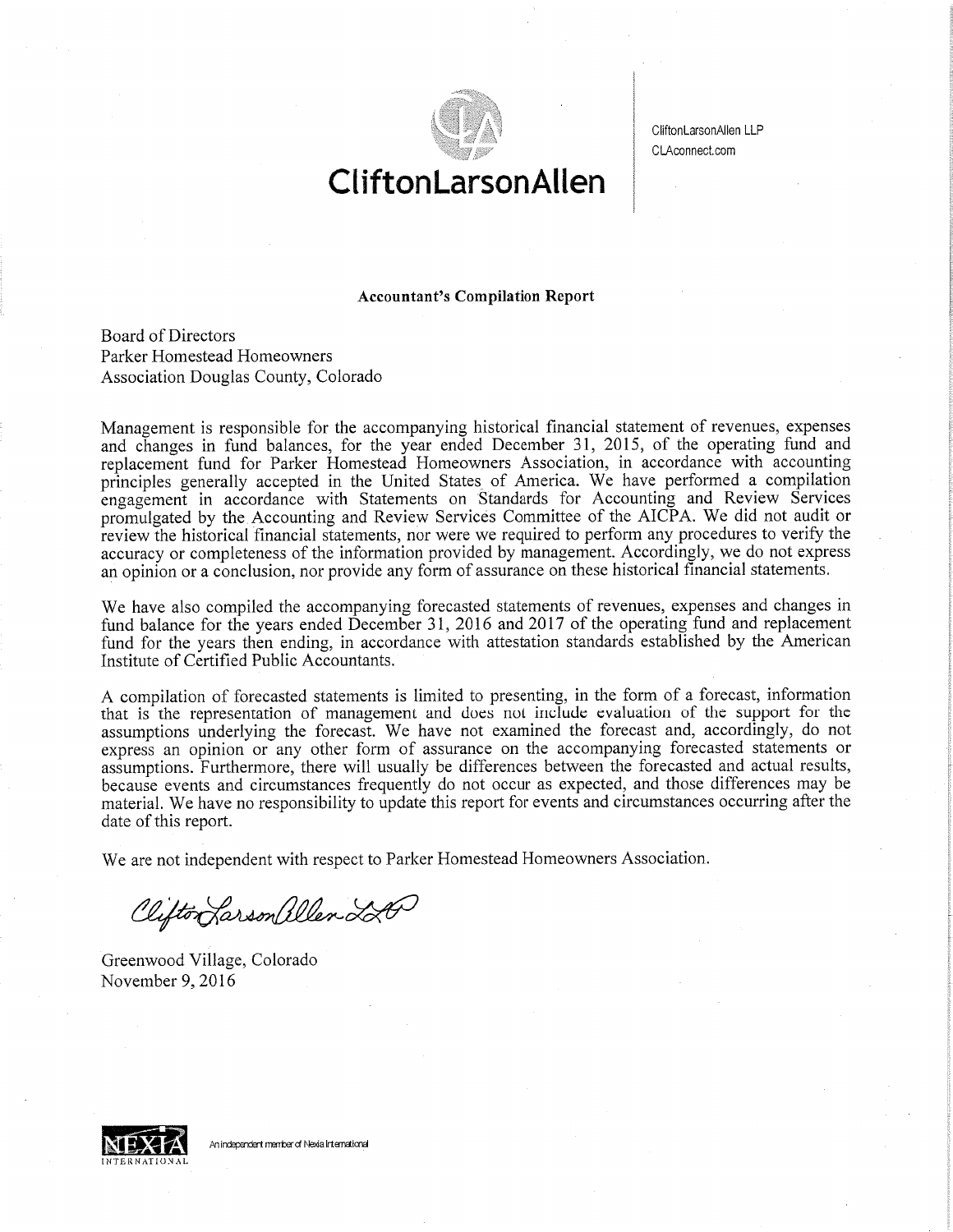#### PARKER HOMESTEAD HOMEOWNERS ASSOCIATION **SUMMARY** 2017 BUDGET AS PROPOSED WITH 2015 ACTUAL **AND 2016 ESTIMATED For the Years Ended and Ending December 31,**

10/4/20 16

|                                                                                                           | <b>ACTUAL</b><br>2015 | <b>BUDGET</b><br>2016   |    | <b>ACTUAL</b><br>9/30/2016 |              | <b>ESTIMATED</b><br>2016         |     | PROPOSED<br>2017 |
|-----------------------------------------------------------------------------------------------------------|-----------------------|-------------------------|----|----------------------------|--------------|----------------------------------|-----|------------------|
| <b>BEGINNING FUND BALANCES</b>                                                                            | \$<br>a.              | \$<br>3,153             | S. | 2,039                      | $\mathbb{S}$ | 2,039                            | -\$ | 10,328           |
| <b>REVENUES</b><br>1 HOA assessments<br>2 Developer contribution<br>3 Working capital<br>4 Other HOA fees | 9,431<br>4,672        | 24,030<br>11,217<br>100 |    | 17,709<br>2,430<br>549     |              | 35,000<br>15,000<br>3,240<br>549 |     | 50,400           |
| Total revenues                                                                                            | 14,103                | 35,347                  |    | 20,688                     |              | 53,789                           |     | 50,400           |
| <b>TRANSFERS IN</b>                                                                                       | 1,000                 | 2,000                   |    | ä,                         |              | 2,000                            |     | 2,000            |
| Total funds available                                                                                     | 15,103                | 40,500                  |    | 22,727                     |              | 57,828                           |     | 62,728           |
| <b>EXPENDITURES</b><br>5 General and administration                                                       |                       |                         |    |                            |              |                                  |     |                  |
| 6<br>Accounting<br>7<br>Audit                                                                             | 343                   | 4,000<br>1,500          |    | 2,342<br>20                |              | 3,000<br>1,500                   |     | 4,000            |
| $\bf 8$<br><b>Billing</b><br>9<br>Contingency                                                             | 1,328                 | 4,000<br>1,000          |    | 3,079                      |              | 4,000                            |     | 4,000<br>1,000   |
| 10<br>HOA management<br>11<br>Insurance                                                                   | 7,118<br>1,614        | 4,000<br>2,000          |    | 4,620<br>1,396             |              | 6,000<br>2,000                   |     | 4,000<br>2,000   |
| 12<br>Legal<br>Miscellaneous<br>13                                                                        | 81                    | 1,000                   |    | 1,263                      |              | 1,000<br>1,500                   |     | 1,000<br>500     |
| 14<br>Postage and printing                                                                                |                       |                         |    | 282                        |              | 500                              |     | 500              |
| 15 Operations and maintenance<br>Fertilization / weed control<br>16                                       |                       | 1,000                   |    |                            |              | 1,000                            |     | 2.000            |
| 17<br>Irrigation repair<br>18<br>Landscape maintenance                                                    |                       | 3,000                   |    | 4,469                      |              | 5,000                            |     | 1,000<br>9,000   |
| 19<br>Landscape maintenance - native<br>20<br>Snow removal                                                |                       | 3,000<br>5,000          |    |                            |              | 3,000<br>5,000                   |     | 3,000<br>5,000   |
| 21<br>Trash removal<br>22<br>Utilities                                                                    | 1,074<br>506          | 3,000<br>3,000          |    | 5,700<br>1,516             |              | 8,000<br>3,000                   |     | 9,000<br>3,000   |
| 23<br>Website                                                                                             |                       |                         |    | 144                        |              | 1,000                            |     | 500<br>49,500    |
| Total expenditures                                                                                        | 12,064                | 35,500                  |    | 24,831                     |              | 45,500                           |     |                  |
| <b>TRANSFERS OUT</b>                                                                                      | 1,000                 | 2.000                   |    | $\blacksquare$             |              | 2.000                            |     | 2,000            |
| Total expenditures and transfers out<br>requiring appropriation                                           | 13,064                | 37,500                  |    | 24,831                     |              | 47,500                           |     | 51,500           |
| ENDING FUND BALANCES                                                                                      | \$<br>2,039           | \$<br>3.000             | \$ | $(2,104)$ \$               |              | 10,328                           | \$  | 11,228           |

This financial information should be read only in connection with the accompanying accountant's compilation report and summary of significant assumptions.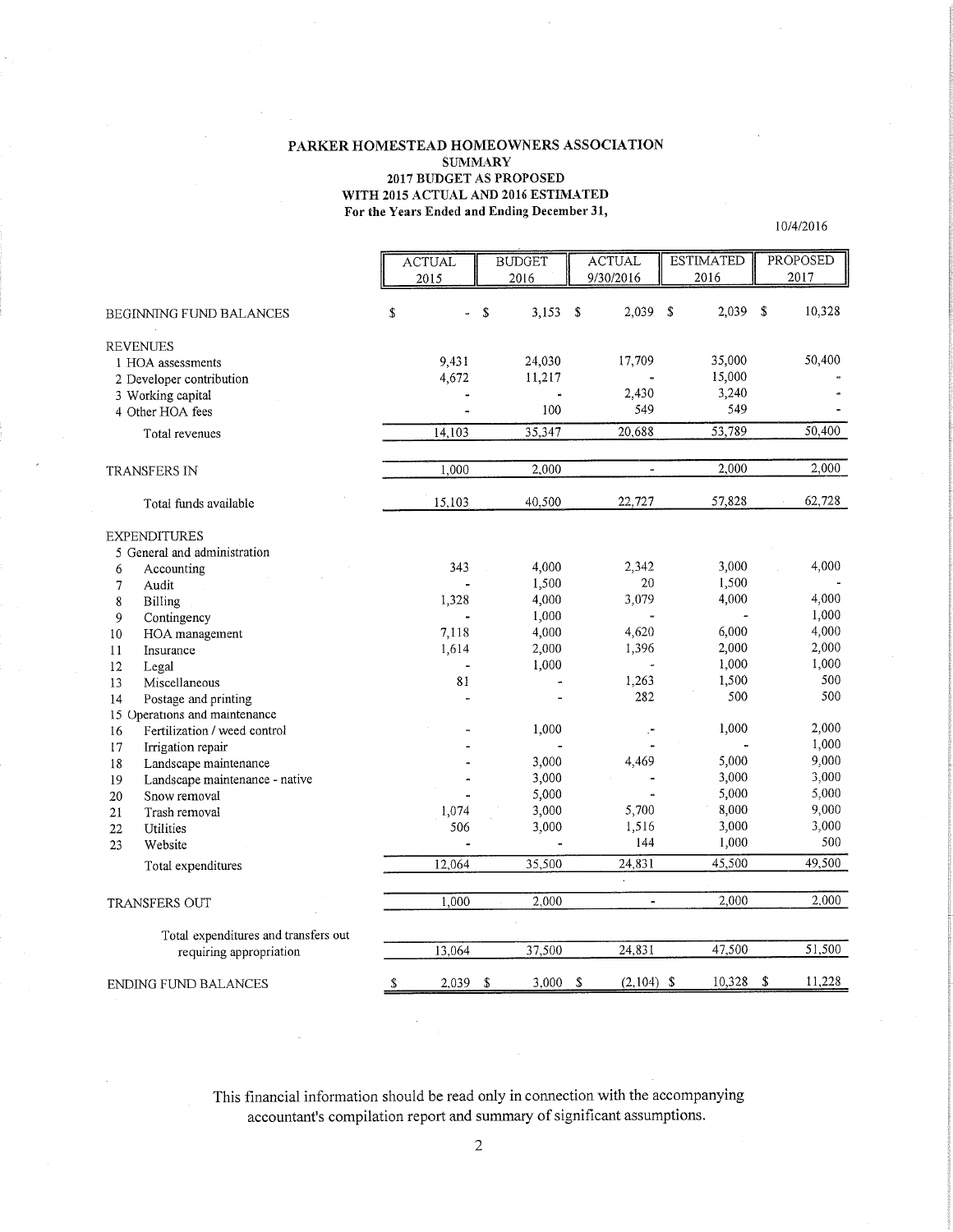#### **PARKER HOMESTEAD HOMEOWNERS ASSOCIATION GENERAL FUND 2017 BUDGET AS PROPOSED WITH 2015 ACTUAL AND 2016 ESTIMATED For the Years Ended and Ending December 31,**

10/4/2016

ACTUAL BUDGET ACTUAL ESTIMATED **PROPOSED** 2015 | 2016 | 9/30/2016 | 2016 2017 BEGINNTNG FUND BALANCES \$ \$ 3,153 \$ *1,039 \$* 1,039 \$ 7,328 **REVENUES** 1 HOA assessments 9,431 24,030 17,709 35,000 50,400 2 Developer contribution 4,672 11,217 - 15,000 -2,430 3,240 3 Working capital 4 Other HOA fees *-* 100 *549 549*  Total revenues 14,103 35,347 20,688 *53,789* 50,400 Total funds available 14,103 38,500 21,727 54,828 57,728 **EXPENDITURES** General and administration *5* Accounting 343 4,000 2,342 3,000 4,000 1,500 20 1,500<br>4,000 3,079 4,000 6 Audit 7 Billing 1,328 4,000 3,079 4,000 4,000 8 Contingency - 1,000 - - 1,000 9 HOA management 7,118 4,000 4,620 6,000 4,000 10 Insurance 1,614 2,000 1,396 2,000 2,000 11 Legal 1,000 1,000 1,000 12 Miscellaneous 81 - 1,263 1,500 500 13 Postage and printing - 282 500 500 Operations and maintenance 14 Fertilization / weed control 1,000 1,000 2,000 1,000 15 Irrigation repair *16* Landscape maintenance  $-$  3,000 4,469 5,000 9,000 17 Landscape maintenance - native  $-$  3,000  $-$  3,000 3,000 18 Snow removal - 5,000 - 5,000 *5,000*  19 Trash removal 1,074 3,000 5,700 8,000 9,000 *506* 3,000 *1,516* 3,000 3,000 20 Utilities 21 Website - - 144 1,000 500 Total expenditures 12,064 35,500 24,831 45,500 *49,500*  TRANSFERS OUT RESERVE FUND 1,000 2,000 - 2,000 2,000 Total transfers out  $1,000$  2,000 - 2,000 2,000 Total expenditures and transfers out requiring appropriation 13,064 37,500 24,831 47,500 51,500 \$ 1,039 \$ 1,000 \$ (3,104) \$ 7,328 \$ 6,228 ENDING FUND BALANCES

> This financial information should be read only in connection with the accompanying accountant's compilation report and summary of significant assumptions.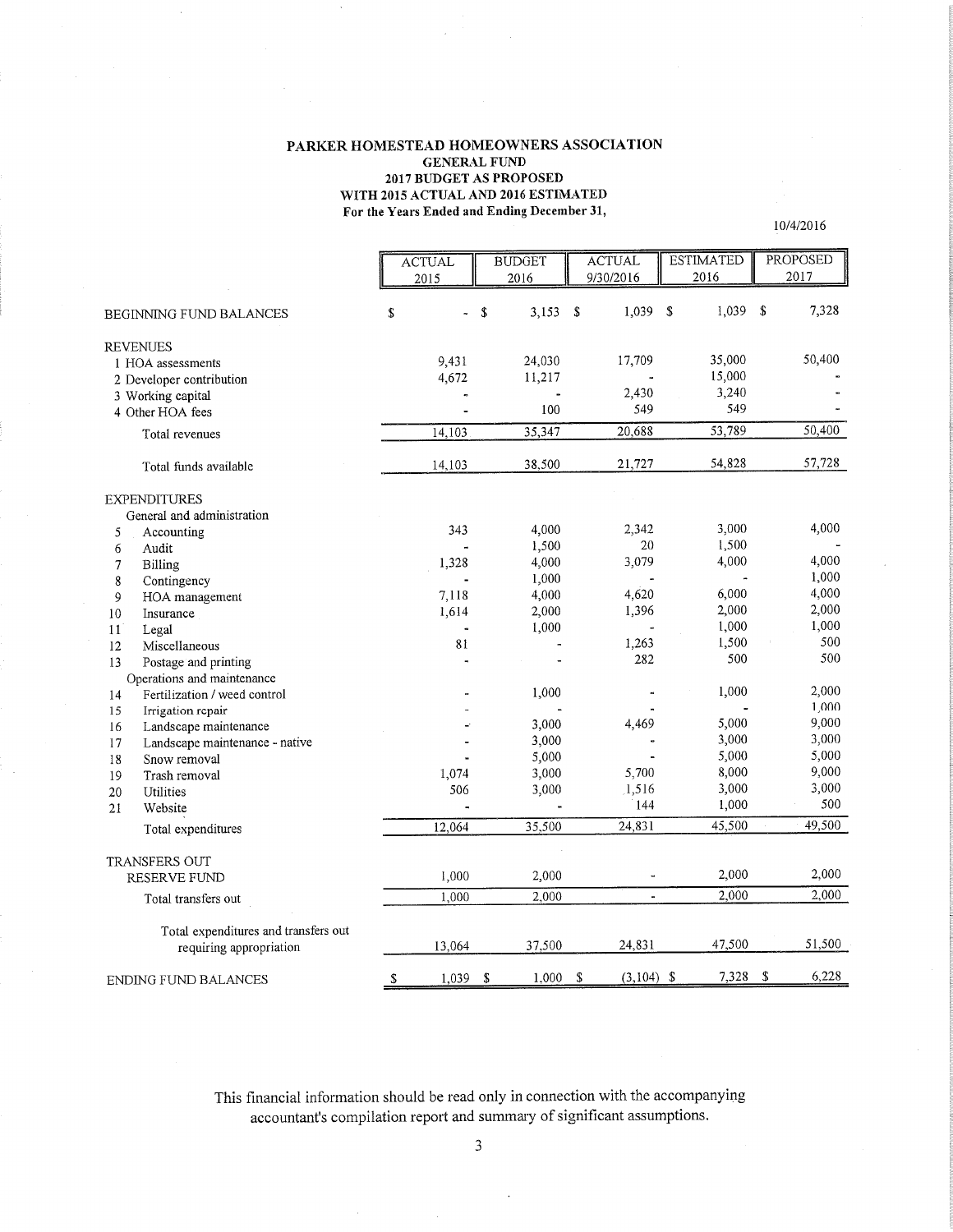#### **PARKER HOMESTEAD HOMEOWNERS ASSOCIATION RESERVE FUND 2017 BUDGET AS PROPOSED WITH 2015 ACTUAL AND 2016 ESTIMATED For the Years Ended and Ending December 31,**

10/4/20 16

|                                                                 | <b>ACTUAL</b><br>2015 |      | <b>BUDGET</b><br>2016 |     | <b>ACTUAL</b><br>9/30/2016 |      | <b>ESTIMATED</b><br>2016 |   | PROPOSED<br>2017 |
|-----------------------------------------------------------------|-----------------------|------|-----------------------|-----|----------------------------|------|--------------------------|---|------------------|
| BEGINNING FUND BALANCES                                         | \$                    | - \$ | $\bullet$             | S   | 1,000                      | - \$ | 1,000                    | S | 3,000            |
| <b>REVENUES</b>                                                 |                       |      |                       |     |                            |      |                          |   |                  |
| Total revenues                                                  | $\overline{a}$        |      |                       |     |                            |      |                          |   |                  |
| <b>TRANSFERS IN</b>                                             |                       |      |                       |     |                            |      |                          |   |                  |
| <b>GENERAL FUND</b>                                             | 1,000                 |      | 2,000                 |     |                            |      | 2,000                    |   | 2,000            |
| Total transfers in                                              | 1,000                 |      | 2,000                 |     |                            |      | 2,000                    |   | 2,000            |
| Total funds available                                           | 1,000                 |      | 2,000                 |     | 1,000                      |      | 3,000                    |   | 5,000            |
| <b>EXPENDITURES</b>                                             |                       |      |                       |     |                            |      |                          |   |                  |
| Total expenditures                                              |                       |      | ٠                     |     | ۰                          |      |                          |   |                  |
| Total expenditures and transfers out<br>requiring appropriation |                       |      |                       |     |                            |      |                          |   |                  |
| <b>ENDING FUND BALANCES</b>                                     | 1,000S                |      | 2,000                 | -\$ | $1,000$ \$                 |      | $3,000$ \$               |   | 5,000            |

This financial information should be read only in connection with the accompanying accountant's compilation report and summary of significant assumptions.